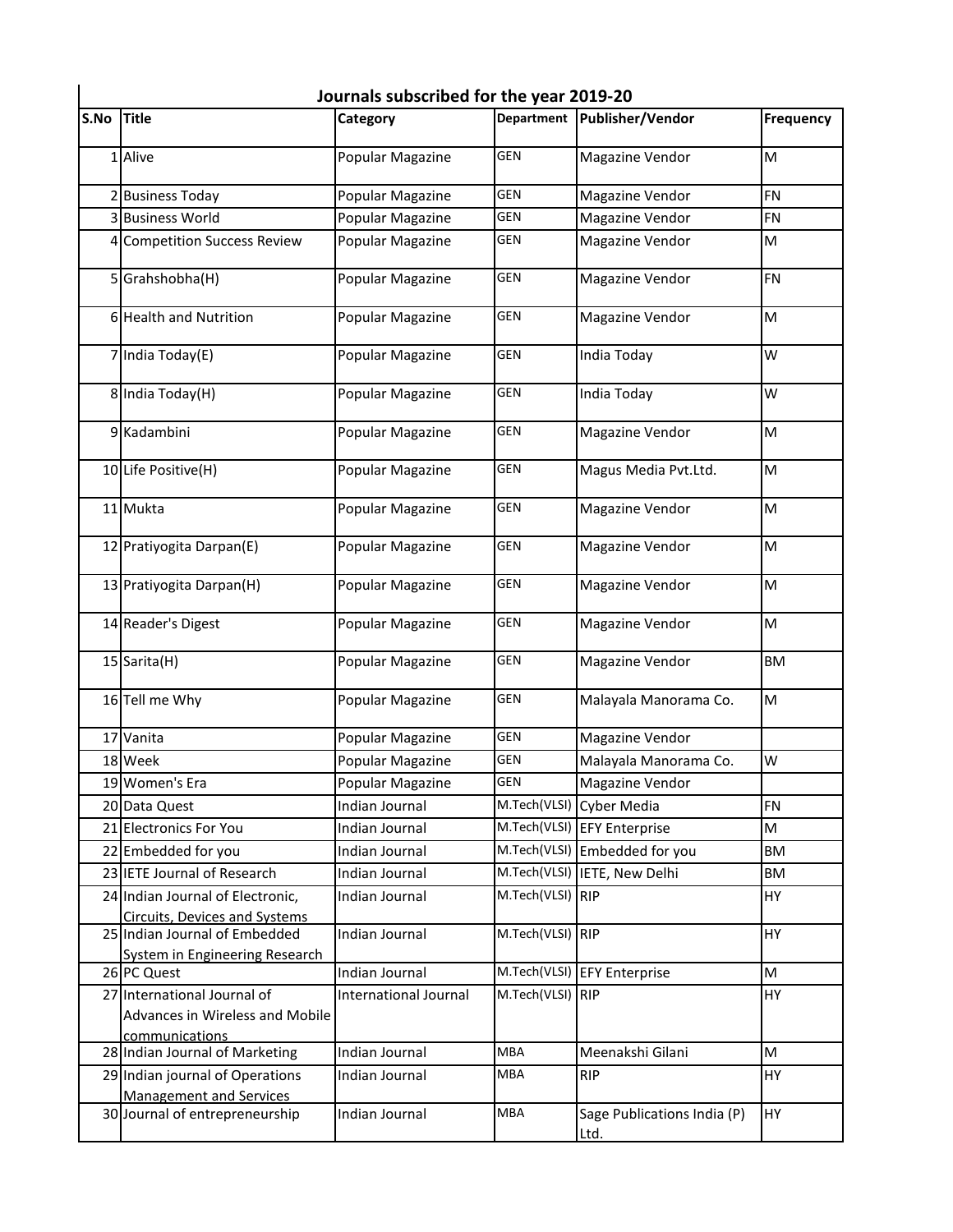| 31 Prabandhan: Indian Journal of<br>Management                                         | Indian Journal | <b>MBA</b>            | Meenakshi Gilani                    | M         |
|----------------------------------------------------------------------------------------|----------------|-----------------------|-------------------------------------|-----------|
| 32 South Asian Journal of<br><b>Management</b>                                         | Indian Journal | <b>MBA</b>            | <b>AMDISA</b>                       | Q         |
| 33 Vikalp                                                                              | Indian Journal | <b>MBA</b>            | Sage Publications India (P)<br>Ltd. | Q         |
| 34 Digit                                                                               | Indian Journal | MCA,<br>Mtech(CSE,IT  | Jasubhai                            | M         |
| 35 IETE Technical Review                                                               | Indian Journal | MCA,<br>Mtech(CSE,IT  | IETE, New Delhi                     | <b>BM</b> |
| 36 Indian Journal of Advanced in<br>Computer Science and<br>Technology                 | Indian Journal | MCA,<br>Mtech(CSE,IT  | <b>RIP</b>                          | HY        |
| 37 Indian Journal of Advances in<br>Computational Intelligence<br>Research             | Indian Journal | MCA,<br>Mtech(CSE,IT  | <b>RIP</b>                          | HY        |
| 38 Indian Journal of Computational<br><b>Sciences and Technology</b>                   | Indian Journal | MCA,<br>Mtech(CSE,IT  | <b>RIP</b>                          | HY        |
| 39 Indian Journal of Data Mining<br>and Warehouse                                      | Indian Journal | MCA,<br>Mtech(CSE,IT  | <b>RIP</b>                          | HY        |
| 40 Indian Journal of Education and<br><b>Information Studies</b>                       | Indian Journal | MCA,<br>Mtech(CSE,IT  | <b>RIP</b>                          | HY        |
| 41 Indian Journal of Image<br>Processing and Technique                                 | Indian Journal | MCA,<br>Mtech(CSE,IT  | <b>RIP</b>                          | HY        |
| 42 Indian Journal of Information<br>Sciences and Computer<br><b>Application</b>        | Indian Journal | MCA,<br>Mtech(CSE,IT  | <b>RIP</b>                          | HY        |
| 43 Indian Journal of Information<br>Security and Computer                              | Indian Journal | MCA,<br>Mtech(CSE,IT  | <b>RIP</b>                          | HY        |
| 44 Indian Journal of Network and<br><b>Information Security</b>                        | Indian Journal | MCA,<br>Mtech(CSE, IT | Publishing India Group              | HY        |
| 45 Indian Journal of Secure Internet Indian Journal<br>and Computer Security           |                | MCA,<br>Mtech(CSE,IT  | <b>RIP</b>                          | HY        |
| 46 Indian Journal of Soft Computing Indian Journal<br>Processing and Technique         |                | MCA,<br>Mtech(CSE,IT  | <b>RIP</b>                          | HY        |
| 47 Indian Journal of software<br>project management and quality<br>assurance           | Indian Journal | MCA,<br>Mtech(CSE,IT  | Serials                             | HY        |
| 48 Open Source for you                                                                 | Indian Journal | MCA,<br>Mtech(CSE,IT  | <b>EFY Enterprise</b>               | M         |
| 49 International Journal of Business International Journal<br>Analytics & Intelligence |                | MCA,<br>Mtech(CSE,IT  | Publishing India Group              | HY        |